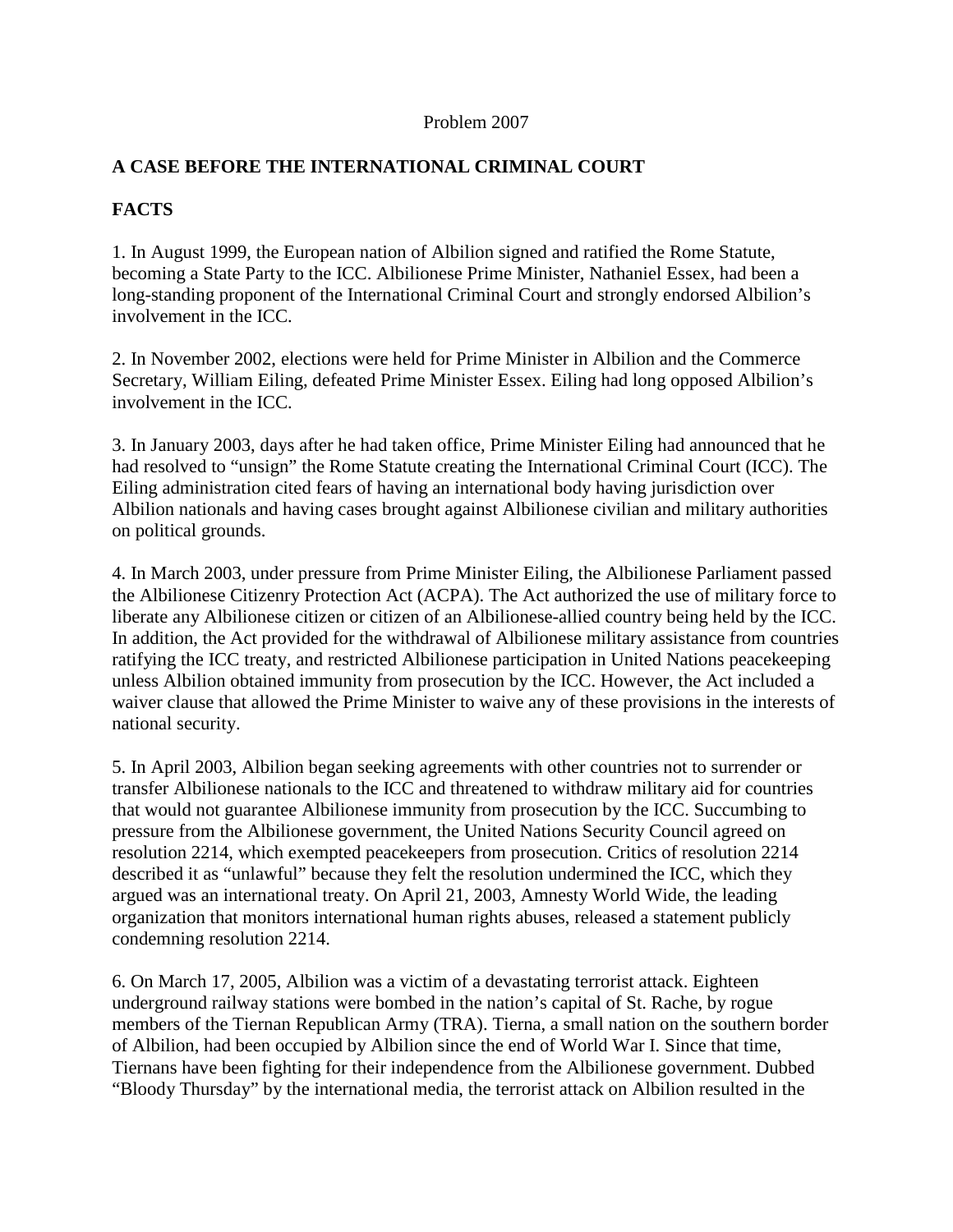deaths of 6666 Albilionese citizens. In a televised address to the Albilionese people on the day following the attack, Prime Minister Eiling vowed that the masterminds behind the attacks would be brought to justice "by any means necessary." Denying any responsibility for the attack, TRA leader Eamon Pat Coogan stated that the bombings were perpetrated by a rogue extremist faction of the TRA and that the TRA was committed to bringing "these murderers to justice for their heinous and cowardly attacks on the Albilionese people." Coogan also stated, that while the TRA was "at war with the Albilionese government and the Albilionese army and will remain so, until all Albilionese troops have withdrawn from Tierna," it would honor the sanctity of the Geneva Convention.

7. Prior to Bloody Thursday, Albilion had been a haven for international commerce and was the European headquarters for numerous international corporations. However, the terrorist attacks led to a wide spread panic amongst the international community that further terrorist attacks would take place. Because of this panic, several corporations moved their European corporate headquarters from Albilion to other nations throughout Europe over the course of the 6 months following the terrorist attacks. This completely destabilized the Albilionese economy. Overnight, the national unemployment rate rocketed to 41%. Over the next several months, rioting broke out amongst the population, resulting in the deaths of thousands of Albilionese citizens and forcing the Albilionese to declare an indefinite state of martial law on January 18, 2006.

8. Since March 2005, in its efforts to track down the architects of Bloody Thursday, the Albilionese government effectively doubled the number of its military personnel in Tierna. Over the course of the several months, the Albilion military launched a campaign against the Tiernan people to discover the identities of the masterminds of Bloody Thursday. This campaign consisted of a policy of random interrogation and internment without trial of Tiernan citizens as well as increased military checkpoints through out the Tiernan countryside. Often, the poor intelligence reporting procedures of the Albilionese military resulted in the wrongful detainment of innocent Tiernans. Moreover, Amnesty World Wide reported numerous instances of abuse and torture of detainees by Albilionese military personnel. The brutal nature of these tactics by the Albilionese military resulted in the TRA gaining widespread support and popularity amongst Tiernans.

9. In March 2006, because of the conditions in neighboring Albilion and its newly found widespread support amongst the Tiernan people, the TRA was able to lead the Tiernan population in a successful guerrilla war campaign against the Albilionese military. After months of fighting, all surviving Albilionese soldiers were immediately arrested and imprisoned. In a televised address to the International community, the Albilionese Prime Minister declared that the nation of Albilion "would not tolerate this mutiny by Tierna" and demanded the safe return of all Albilionese soldiers "held hostage by the TRA."

10. In April 2006, angry over the current domestic problems in Albilion and feeling that it was his ineffective leadership that resulted in the Tiernan "mutiny", the Albilionese people voted to recall Prime Minister Eiling. In July 2006, new elections were held resulting in Nathaniel Essex being reelected as Prime Minister of Albilion. In an effort to mend relationships with various members of the international community, Prime Minister Essex pressured parliament to rescind the ACPA as well any agreements with other countries not to surrender or transfer Albilionese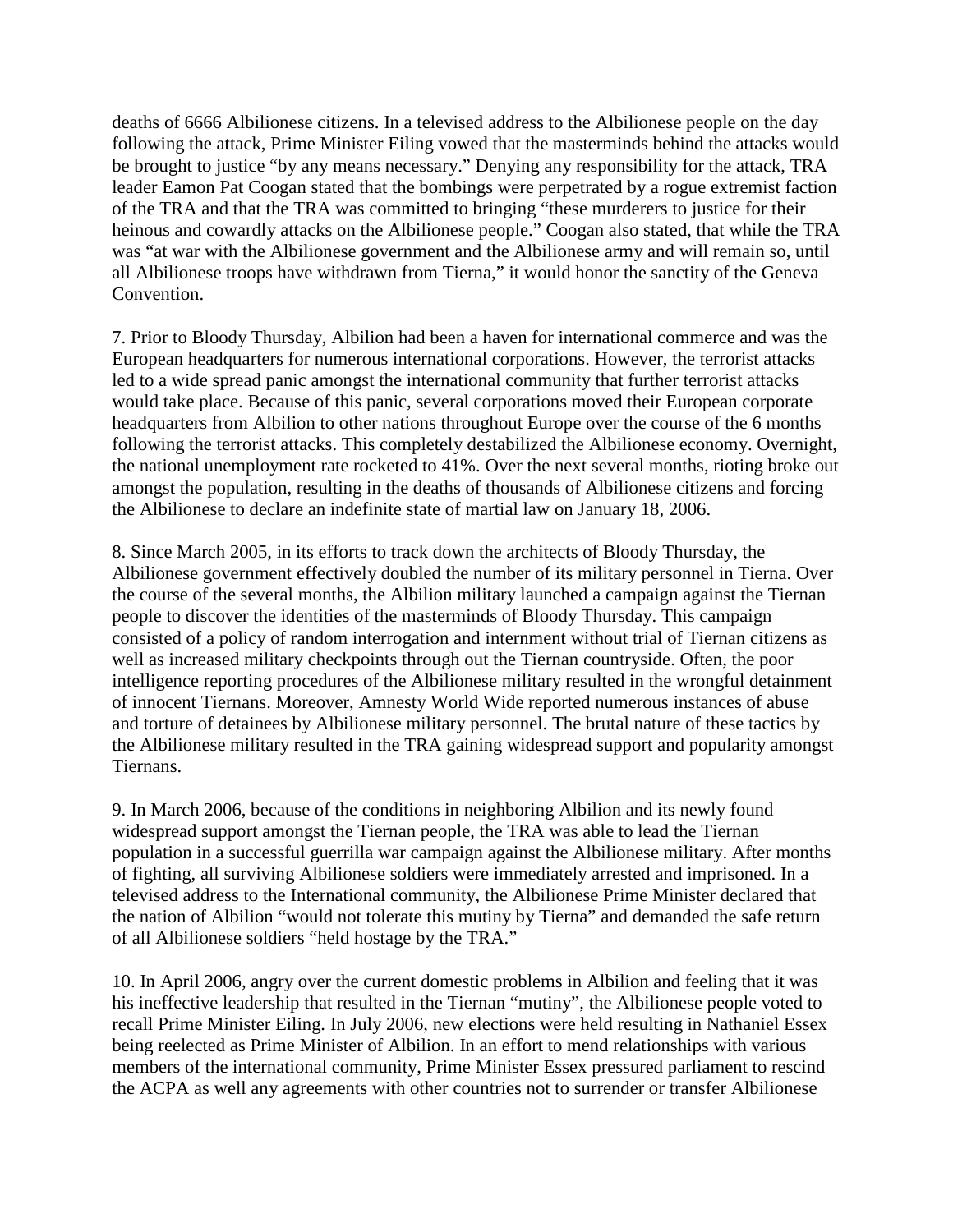nationals to the ICC.

11. In May 2006, free elections were held in Tierna for the first time in over eighty-five years, resulting in the election of former TRA leader Eamon Pat Coogan as Prime Minister.

12. On August 28, 2006, three Tiernan nationals and confirmed TRA members, Henry Lynch, Thomas Dane, and Jackson Cray were arrested in St. Rache by the Albilionese Constabulary for suspicion of involvement in the Bloody Thursday bombings. After six days of interrogation Lynch, Dane, and Cray confessed to being the masterminds of Bloody Thursday.

13. On September 3, 2006, the day after the complete and total collapse of the Albilionese economy, a wave of anti-government rioting and undirected violence swept across the country. The increased military presence in Tierna and the subsequent guerilla war with the TRA completely overwhelmed the already unstable Albilionese economy resulting in its complete breakdown.

14. On September 8, 2006, realizing that the Albilionese Army and Albilionese Constabulary would be unable to contain the violence, Prime Minister Essex formally requested UN intervention. Additionally, Prime Minister Essex formally referred the prosecution of Lynch, Dane, and Cray to the Office of the Prosecutor of the ICC. Lynch, Dane, and Cray were surrendered to The Hague on September 10.

15. On October 2, 2006, a coalition of military personnel led by UN Peacekeepers was sent into Albilion to aid local military forces in containing the sectarian violence that had erupted throughout the country which culminated in the firebombing and destruction of Capitol Hall, the home of the Albilionese Parliament, and the assassination of Prime Minister Essex.

16. In December 2006, after 67 days of armed military conflict, UN Peacekeeper's were finally able to contain the violence and rioting in Albilion. Realizing that the violence and rioting had annihilated the existing forms of infrastructure and support for the Albilionese people, the UN Security Council sanctioned the deployment of additional troops and non-military personnel to establish a provisional government.

17. In February 2007, after an initial investigation, the ICC prosecutor, based upon the jurisdiction of crimes arising in an international conflict in the territory of a signatory state, charged the Lynch, Dane, and Cray with:

- (i) Crimes against humanity of murder (Article  $7(1)(a)$ );
- (ii) War crimes of willful killing (Article  $8(2)(a)(i)$ );
- (iii) War crimes of attacking civilians (Article  $8(2)(b)(i)$  or  $8(2)(e)(i)$ );
- (iv) War crimes of excessive incidental death, injury or damage (Article  $8(2)(b)(iv)$ );
- (v) War crimes of murder (Article  $8(2)$  c (i)-1).

18. In early March 2007, representatives of the newly established Tiernan government appeared before the Court, challenging ICC's jurisdiction over the TRA officers. The Tiernan officials argued that the ICC lacked jurisdiction because Albilion had "unsigned" the Rome Statute and was no longer a party to the ICC when the events of Bloody Thursday transpired and that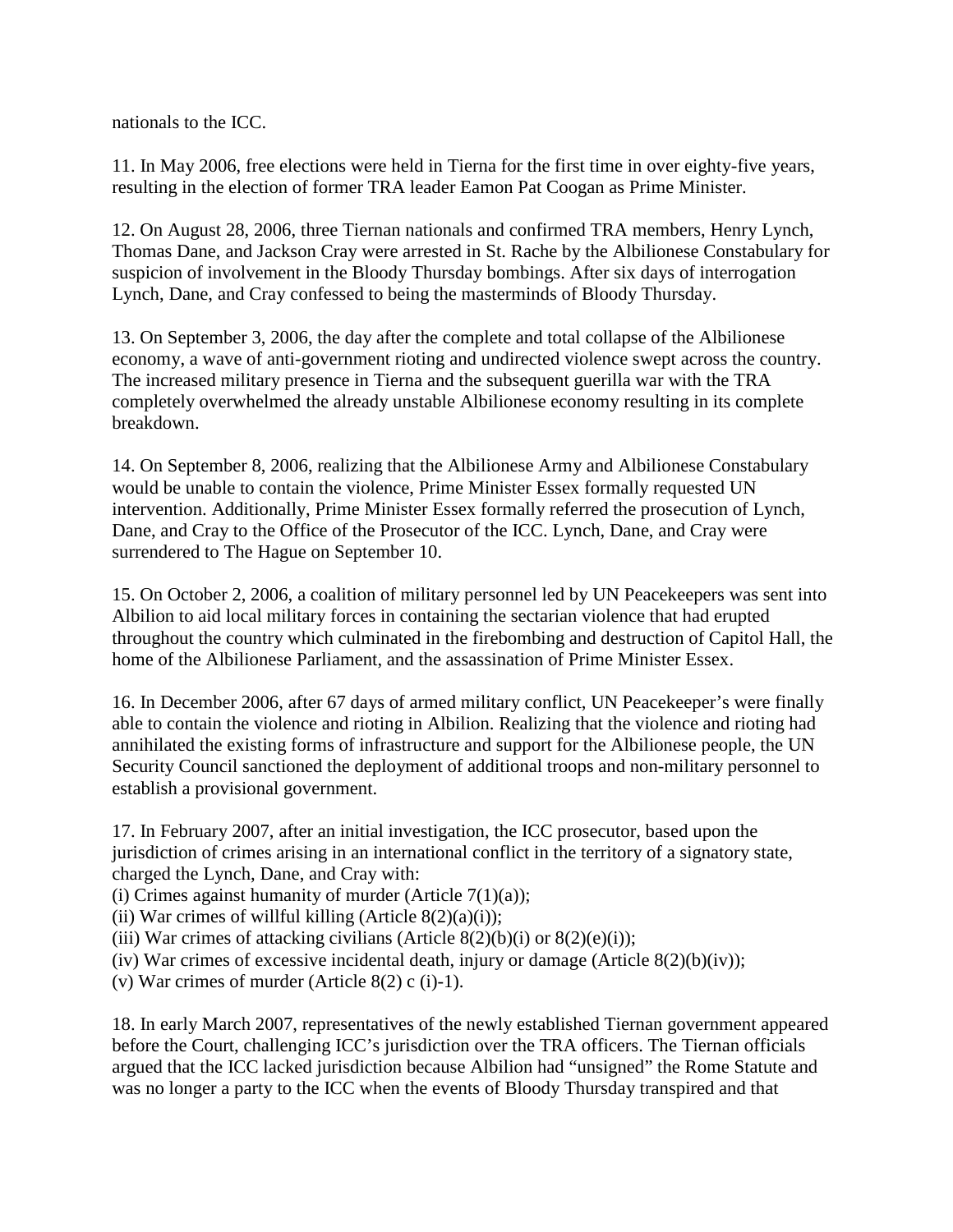consequently, the Court lacked jurisdiction.

19. Immediately after this, advocates for the surviving family members of the 6666 victims of Bloody Thursday appeared before the ICC challenging the Prime Minister Coogan's petition. The advocates argued that because of the history between the Albilionese and Tiernan peoples, it would be impossible for Lynch, Dane, and Cray to be brought to justice in a Tiernan court. They requested that the case remain under the jurisdiction of the ICC. Advocates for the victims also argued that there was no way the victims could be compensated for their losses by any court other than the ICC as Tierna was itself still recovering from eighty years occupation and would not be able to adequately try Lynch, Dane, and Cray.

20. In late March 2007, Prime Minister Coogan, in an effort to aide Albilion in its recovery, ordered the immediate release and return of all interred Albilionese military personnel in Tierna.

# **THE EXERCISE**

Arguments before an ICC hearing under Article 19 of the Rome Statute

The Prosecutor is challenging Tierna's petition seeking to have the ICC reverse its original decision to investigate and prosecute the case and relinquish the matter to the national courts of Tierna.

1. The defendants and victims and families of victims have all invoked their right to participate in the proceedings and to be represented by counsel.

- 2. The central issues are:
- (i) Issues of admissibility under Article 17
- (ii) Preliminary rulings of admissibility under Article 18;
- (iii) Challenges to the jurisdiction of the Court or the admissibility of a case under Article 19.

#### **BRIEFING MATERIALS:**

1. The Rome Statute, Rules of Procedure and Evidence.

**Security Council Resolution 2214 (2003) Adopted by the Security Council at its 6666 meeting, on 14 April 2003**

The Security Council,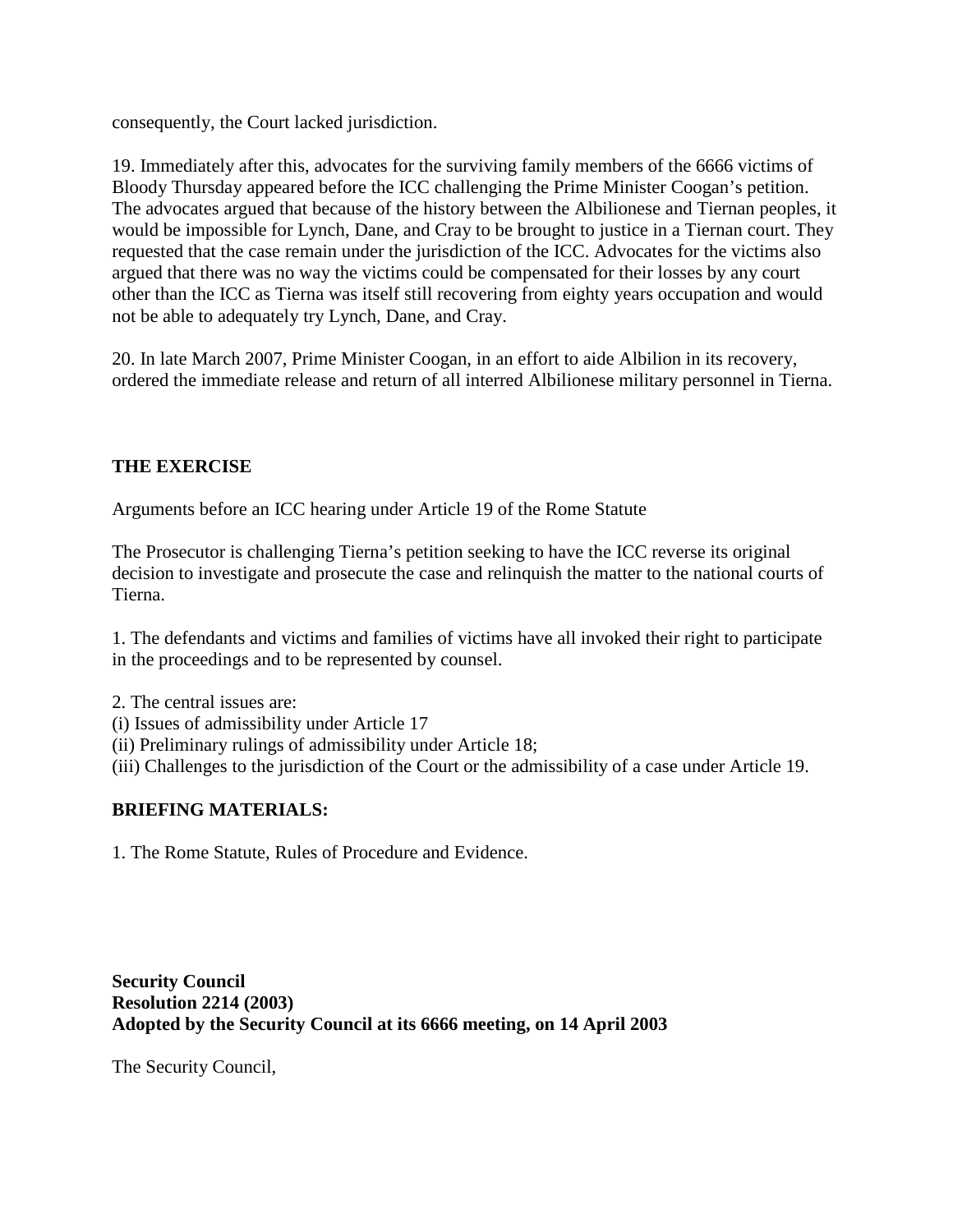Taking note of the entry into force on 1 July 2002, of the Statute of the International Criminal Court (ICC), done at Rome 17 July 1998 (the Rome Statute),

Emphasizing the importance to international peace and security of United Nations operations,

Noting that not all States are parties to the Rome Statute,

Noting that States Parties to the Rome Statute have chosen to accept its jurisdiction in accordance with the Statute and in particular the principle of complementarity,

Noting that States not Party to the Rome Statute will continue to fulfill their responsibilities in their national jurisdictions in relation to international crimes,

Determining that operations established or authorized by the United Nations Security Council are deployed to maintain or restore international peace and security,

Determining further that it is in the interests of international peace and security to facilitate Member States' ability to contribute to operations established or authorized by the United Nations Security Council,

Acting under Chapter VII of the Charter of the United Nations,

1. Requests, consistent with the provisions of Article 16 of the Rome Statute, that the ICC, if a case arises involving current or former officials or personnel from a contributing State not a Party to the Rome Statute over acts or omissions relating to a United Nations established or authorized operation, shall for a twelve-month period starting 1 May 2003 not commence or proceed with investigation or prosecution of any such case, unless the Security Council decides otherwise;

2. Expresses the intention to renew the request in paragraph 1 under the same conditions each 1 May for further 12-month periods for as long as may be necessary:

3. Decides that Member States shall take no action inconsistent with paragraph 1 and with their international obligations;

4. Decides to remain seized of the matter.

# **AMNESTY WORLD WIDE IMMUNITY FOR PEACEKEEPERS IS A SET BACK FOR INTERNATIONAL JUSTICE: PUBLIC STATEMENT**

April 21, 2003 – (Amnesty World Wide) Amnesty World Wide is dismayed at the unlawful decision by all members of the Security Council to oblige the International Criminal Court (ICC)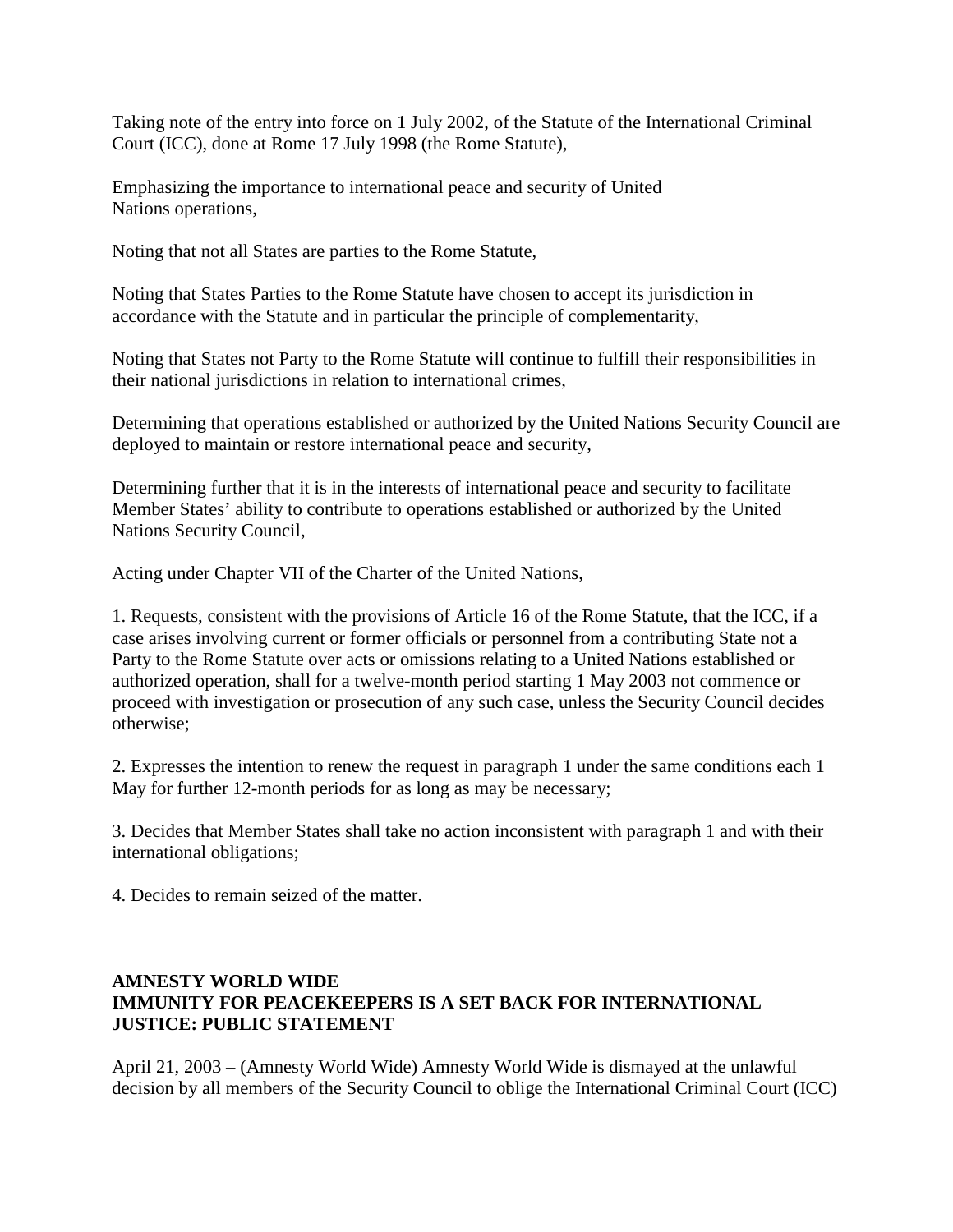that seeks to exempt peacekeepers from prosecution. The Council acted on proposals initially introduced by Albilion, which opposes the ICC.

What the Security Council has done is to attempt to amend a treaty agreed between state parties, a power in this case only given to the Assembly of States Parties. Moreover, the Council is exceeding its powers by seeking to amend a treaty which is fully consistent with the UN Charter. In addition, by invoking Chapter VII of the UN Charter, the Security Council has wrongly characterized the US threat to veto peacekeeping operations as either a threat to peace, a breach of peace, or an act of aggression. None of those terms apply to a court created to establish accountability for the worst possible crimes under international law.

The nation of Albilion put much pressure on the other members of the Security Council to do what the majority of UN member states unequivocally oppose. Investigations and prosecutions for the gravest crimes should never be obstructed, nor should double standards ever be created for peacekeepers or anyone else.

Security Council Resolution 2214 seeks to undermine the Rome Statute. Although the resolution's text uses words close to those in Article 16 of the Rome Statute, they are nothing but a smokescreen. The resolution still contravenes the letter, the spirit and the drafting history of that article - the inclusion of which Amnesty International strongly opposed. Article 16 provides for Security Council deferrals only in exceptional circumstances involving Security Council negotiations about the ending of threats to or breaches of international peace and security or aggression and on a temporary, case by case basis.

The changes made after weeks of wrangling in the Security Council when Albilionese held approval of peacekeeping operations hostage as long as its demands for exemption were not met, are without substance. The resolution still attempts to prevent the ICC from investigating or prosecuting a case of a national of a non-state party to the Rome Statute who participates in a UN operation for genocide, crimes against humanity or war crimes, unless the powers represented in the Security Council decide otherwise. By attempting to block countries who are party to the treaty from fulfilling their legal obligations, for a renewable period of one year, resolution 2214 strikes at the heart of the principles of justice embodied in the ICC.

Amnesty World Wide applauds the resolve of the many countries not on the Security Council who have spoken out strongly in defense of the integrity of the Rome Statute and urges them to press the Security Council not to renew the resolution next year which attempts to grant Albilionese nationals immunity from investigation and prosecution for genocide, crimes against humanity, and war crimes in the ICC.

# **AMNESTY WORLD WIDE HUMAN RIGHTS CONCERNS IN TIERNA REPORT TO THE OFFICE OF THE PROSECUTOR INTERNATIONAL CRIMINAL COURT**

Since March 2005, in its efforts to track down the architects of Bloody Thursday, the Albilionese